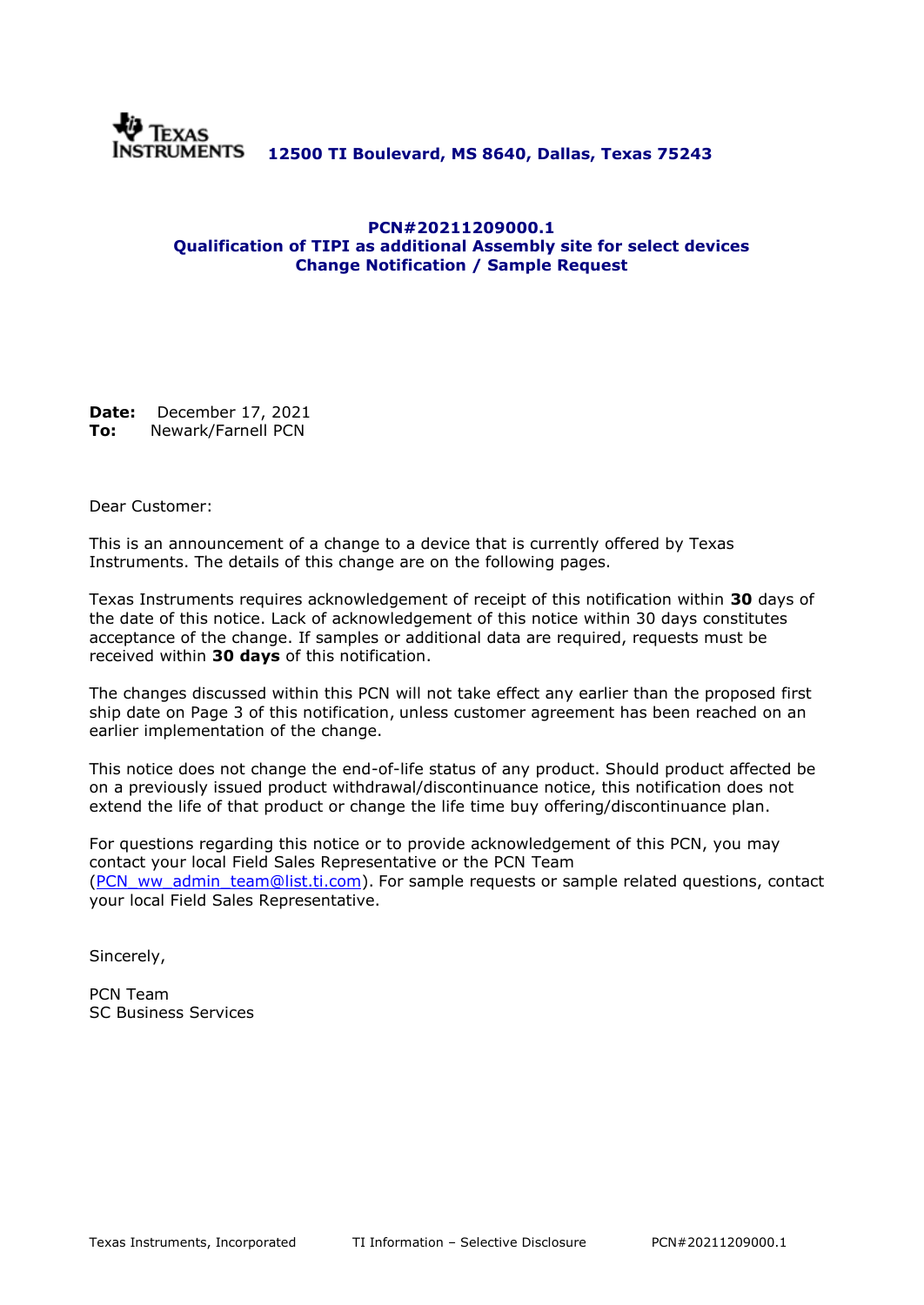### **20211209000.1 Attachment: 1**

# **Products Affected:**

The devices listed on this page are a subset of the complete list of affected devices. According to our records, these are the devices that you have purchased within the past two (24) months. The corresponding customer part number is also listed, if available.

TPD4E001DRLR null

**DEVICE CUSTOMER PART NUMBER**

Technical details of this Product Change follow on the next page(s).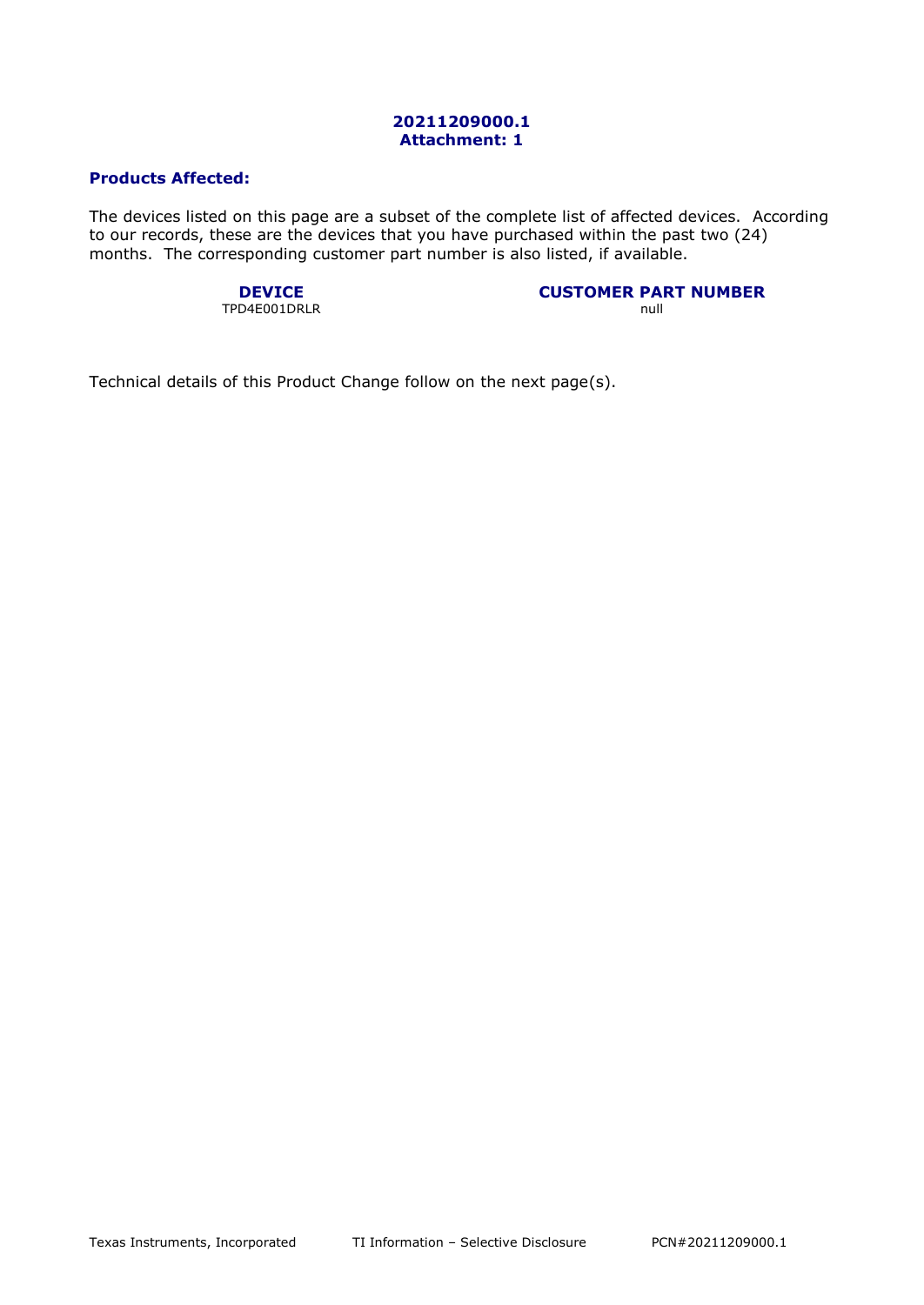| <b>PCN Number:</b>                                                                    |                      |  | 20211209000.1                    |  |                                                                                       |  | <b>PCN Date:</b>      |                           | December 17,<br>2021       |  |  |                          |
|---------------------------------------------------------------------------------------|----------------------|--|----------------------------------|--|---------------------------------------------------------------------------------------|--|-----------------------|---------------------------|----------------------------|--|--|--------------------------|
| <b>Title:</b><br>Qualification of TIPI as additional Assembly site for select devices |                      |  |                                  |  |                                                                                       |  |                       |                           |                            |  |  |                          |
| <b>PCN Manager</b><br><b>Customer Contact:</b>                                        |                      |  | <b>Quality Services</b><br>Dept: |  |                                                                                       |  |                       |                           |                            |  |  |                          |
| <b>Proposed 1st Ship Date:</b>                                                        |                      |  | Mar 17, 2022                     |  | <b>Estimated Sample</b><br>Date provided at<br><b>Availability:</b><br>sample request |  |                       |                           |                            |  |  |                          |
| <b>Change Type:</b>                                                                   |                      |  |                                  |  |                                                                                       |  |                       |                           |                            |  |  |                          |
|                                                                                       | <b>Assembly Site</b> |  |                                  |  | <b>Design</b>                                                                         |  |                       |                           | <b>Wafer Bump Site</b>     |  |  |                          |
| <b>Assembly Process</b>                                                               |                      |  | Data Sheet                       |  |                                                                                       |  |                       |                           | <b>Wafer Bump Material</b> |  |  |                          |
| <b>Assembly Materials</b><br>IX                                                       |                      |  | Part number change               |  |                                                                                       |  |                       | <b>Wafer Bump Process</b> |                            |  |  |                          |
| <b>Mechanical Specification</b>                                                       |                      |  | <b>Test Site</b>                 |  |                                                                                       |  | <b>Wafer Fab Site</b> |                           |                            |  |  |                          |
| Packing/Shipping/Labeling                                                             |                      |  | <b>Test Process</b>              |  |                                                                                       |  |                       |                           | <b>Wafer Fab Materials</b> |  |  |                          |
|                                                                                       |                      |  |                                  |  |                                                                                       |  |                       |                           |                            |  |  | <b>Wafer Fab Process</b> |

**PCN Details**

# **Description of Change:**

Texas Instruments Incorporated is announcing the qualification of TIPI as an additional Assembly site for devices listed below in the product affected section. Construction differences and current assembly site as follows:

|                       | <b>HNA</b> | <b>JCET</b>    | TIPI          |
|-----------------------|------------|----------------|---------------|
| <b>Mount Compound</b> | SID#400194 | S#120402001600 | 4226215       |
| Mold Compound         | SID#450214 | S#111020003809 | 4222198       |
| Lead Finish           | NiPdAuAq   | NiPdAu         | <b>NiPdAu</b> |

## **Package marking differences:**

|                   |                  | <b>PACKAGE MARKING</b> |                 |                   |                  | <b>PACKAGE MARKING</b> |                  |
|-------------------|------------------|------------------------|-----------------|-------------------|------------------|------------------------|------------------|
| <b>MATERIAL</b>   | <b>HNA</b>       | <b>JCET</b>            | <b>TIPI</b>     | <b>MATERIAL</b>   | <b>HNA</b>       | <b>JCET</b>            | <b>TIPI</b>      |
| SN74LVC1G19DRLR   | <b>CYR</b>       | CY7                    | 1JZ.            | SN74LVC2G34DRLR   | C <sub>9</sub> R | C97                    | 1K8              |
| SN74LVC1G19DRLRG4 | <b>CYR</b>       | CY7                    | 1JZ             | SN74AUP1G97DRLR   | <b>HPR</b>       | HP7                    | 1 <sub>K</sub> 9 |
| SN74LVC1G332DRLR  | <b>CZR</b>       | CZ7                    | <b>1K1</b>      | SN74AUP1G97DRLRG4 | HPR              | HP7                    | 1K9              |
| SN74LVC1G57DRLR   | <b>CLR</b>       | CL7                    | 1K <sub>2</sub> | SN74AVC1T45DRLR   | TCR/<br>тсн      | N/A                    | 1JW              |
| SN74LVC1G58DRLR   | <b>CPR</b>       | CP7                    | 1K <sub>3</sub> | SN74AVC1T45DRLRG4 | TCR/<br>TCH      | N/A                    | 1JW              |
| SN74LVC1G97DRLR   | CSR.             | CS7                    | 1K4             | 74AVC1T45DRLR     | 1BW              | N/A                    | 1 <sub>BW</sub>  |
| SN74LVC1G97DRLRG4 | CSR.             | CS7                    | 1K4             | SN74AXC1T45DRLR   | 1A1              | N/A                    | 1A1              |
| SN74LVC1G98DRLR   | <b>CWR</b>       | CW <sub>7</sub>        | 1K <sub>5</sub> | SN74AUC1G19DRLR   | U5R              | U <sub>57</sub>        | 1KA              |
| SN74LVC1GX04DRLR  | D <sub>2</sub> R | D <sub>27</sub>        | <b>1K6</b>      | SN74AUC2G34DRLR   | U9R              | U97                    | 1KB              |
| SN74LVC1T45DRLR   | TAR              | TA7                    | 1JX             | SN74AUP1G57DRLR   | <b>HHR</b>       | HH7                    | 1KC              |
| SN74LVC1T45DRLRG4 | TAR              | TA7                    | 1JX             | SN74AUP1G57DRLRG4 | <b>HHR</b>       | HH7                    | 1KC              |
| SN74LVC2G04DRLR   | <b>CCR</b>       | CC <sub>7</sub>        | 1K7             | SN74AUP1G58DRLR   | HJR.             | HJ7                    | 1KD              |
| SN74LVC2G04DRLRG4 | <b>CCR</b>       | CC <sub>7</sub>        | <b>1K7</b>      | SN74AUP1G98DRLR   | <b>HRR</b>       | HR7                    | 1KE              |

# **Reason for Change:**

Supply continuity

**Anticipated impact on Form, Fit, Function, Quality or Reliability (positive / negative):** None

## **Impact on Environmental Ratings**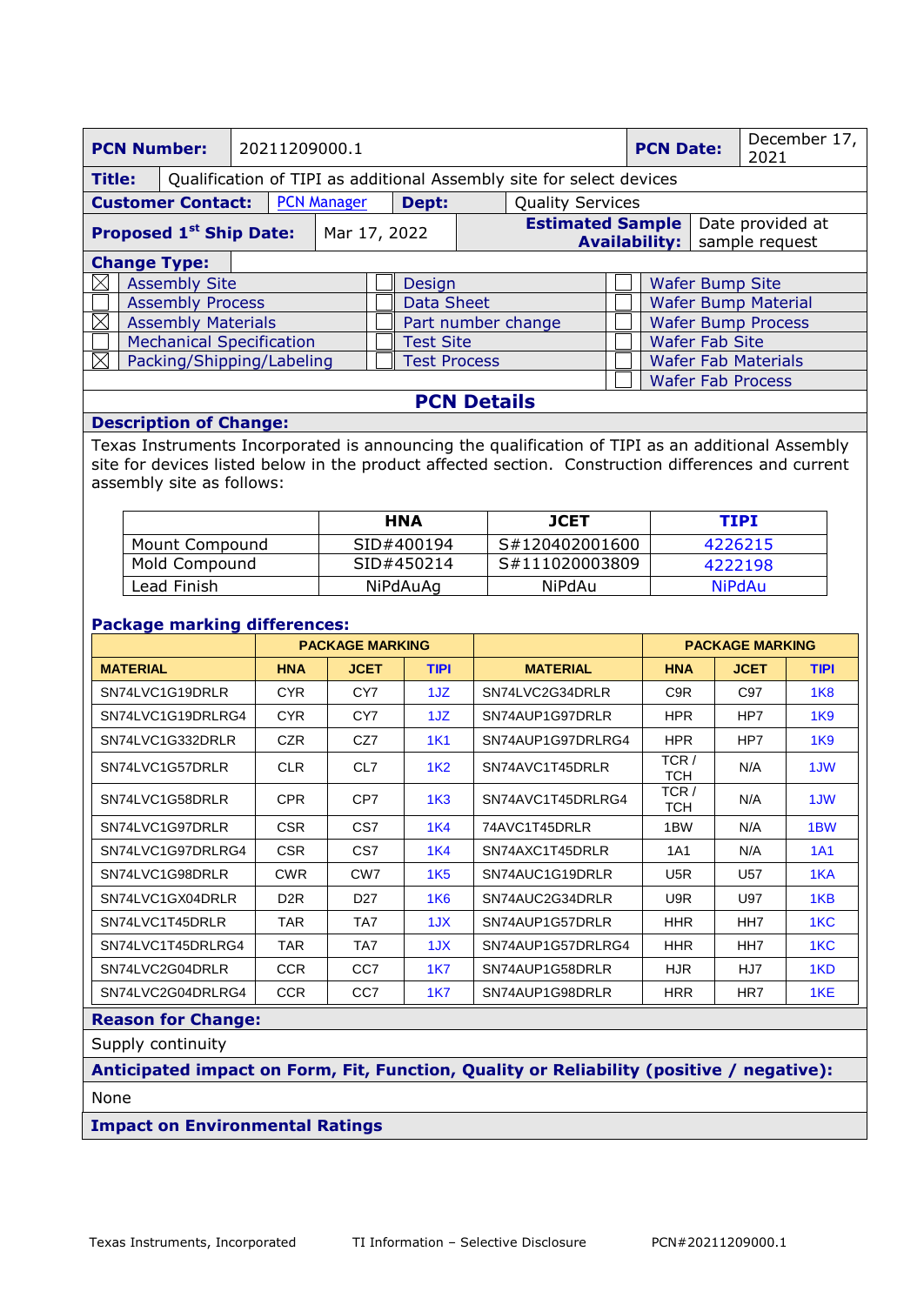Checked boxes indicate the status of environmental ratings following implementation of this change. If below boxes are checked, there are no changes to the associated environmental ratings.

| <b>RoHS</b>                                                                                                                                                                                                                                                                                                                                                     | <b>REACH</b>                                               | <b>Green Status</b>                | <b>IEC 62474</b>                                             |
|-----------------------------------------------------------------------------------------------------------------------------------------------------------------------------------------------------------------------------------------------------------------------------------------------------------------------------------------------------------------|------------------------------------------------------------|------------------------------------|--------------------------------------------------------------|
| No Change<br>$\bowtie$                                                                                                                                                                                                                                                                                                                                          | $\boxtimes$ No Change                                      | ⊠<br>No Change                     | No Change<br>$\boxtimes$                                     |
|                                                                                                                                                                                                                                                                                                                                                                 | Changes to product identification resulting from this PCN: |                                    |                                                              |
| <b>Assembly Site</b>                                                                                                                                                                                                                                                                                                                                            | <b>Assembly Site Origin</b><br>(22L)                       | <b>Assembly Country Code (23L)</b> | <b>Assembly City</b>                                         |
| <b>HNA</b>                                                                                                                                                                                                                                                                                                                                                      | <b>HNT</b>                                                 | <b>THA</b>                         | Ayutthaya                                                    |
| <b>JCET</b>                                                                                                                                                                                                                                                                                                                                                     | <b>JCE</b>                                                 | <b>CHN</b>                         | Jiangyin                                                     |
| <b>TIPI</b>                                                                                                                                                                                                                                                                                                                                                     | PHI                                                        | PHL                                | <b>Baguio City</b>                                           |
| <b>TEXAS</b><br>(1P) SN74LS07NSR<br><b>INSTRUMENTS</b><br>G4<br>MADE IN: Malaysia<br>$\left( \Omega \right)$<br>2DC:<br>20 :<br>31T) LOT: 3959047MLA<br>MSL 2 /260C/1 YEAR SEAL DT<br>4W) TKY (1T) 7523483SI2<br>MSL 1 /235C/UNLIM<br>03/29/04<br>'P)<br>OPT:<br>(2P) REV:<br>ITEM:<br>$(L)$ TO: $1750$<br>20L) CSO: SHE<br>5A<br>LBL :<br><b>22L) ASO: MLA</b> |                                                            |                                    | $(D)$ 0336<br>0033317<br>$(21L)$ CCO:USA<br>$(23L)$ ACO: MYS |
| <b>Product Affected:</b>                                                                                                                                                                                                                                                                                                                                        |                                                            |                                    |                                                              |
| 74AVC1T45DRLR                                                                                                                                                                                                                                                                                                                                                   | SN74AXC1T45DRLR                                            | SN74LVC1T45DRLRG4                  | TMP303DDRLR                                                  |
| HPA00782DRLR                                                                                                                                                                                                                                                                                                                                                    | SN74LVC1G19DRLR                                            | SN74LVC2G04DRLR                    | TMP303DDRLT                                                  |
| SN74AUC1G19DRLR                                                                                                                                                                                                                                                                                                                                                 | SN74LVC1G19DRLRG4                                          | SN74LVC2G04DRLRG4                  | TMP303EDRLR                                                  |
| SN74AUC2G34DRLR                                                                                                                                                                                                                                                                                                                                                 | SN74LVC1G3157DRLR                                          | SN74LVC2G34DRLR                    | TMP303EDRLT                                                  |
| SN74AUP1G57DRLR                                                                                                                                                                                                                                                                                                                                                 | SN74LVC1G332DRLR                                           | TMP20AIDRLR                        | TMP303FDRLR                                                  |
| SN74AUP1G57DRLRG4                                                                                                                                                                                                                                                                                                                                               | SN74LVC1G57DRLR                                            | TMP20AIDRLT                        | TMP303FDRLT                                                  |
| SN74AUP1G58DRLR                                                                                                                                                                                                                                                                                                                                                 | SN74LVC1G58DRLR                                            | TMP303ADRLR                        | TMP303GDRLR                                                  |
| SN74AUP1G97DRLR                                                                                                                                                                                                                                                                                                                                                 | SN74LVC1G97DRLR                                            | TMP303ADRLT                        | TMP303GDRLT                                                  |
| SN74AUP1G97DRLRG4                                                                                                                                                                                                                                                                                                                                               | SN74LVC1G97DRLRG4                                          | TMP303BDRLR                        | TPD4E001DRLR                                                 |
| SN74AUP1G98DRLR                                                                                                                                                                                                                                                                                                                                                 | SN74LVC1G98DRLR                                            | TMP303BDRLT                        | TPD4E001DRLRG4                                               |
| SN74AVC1T45DRLR                                                                                                                                                                                                                                                                                                                                                 | SN74LVC1GX04DRLR                                           | TMP303CDRLR                        |                                                              |
| SN74AVC1T45DRLRG4                                                                                                                                                                                                                                                                                                                                               | SN74LVC1T45DRLR                                            | TMP303CDRLT                        |                                                              |

# **Qualification Report**

Approve Date 17-Aug-2021

# **Qualification Results**

Data Displayed as: Number of lots / Total sample size / Total failed

| <b>Type</b> | <b>Test Name / Condition</b>    | <b>Duration</b>                      | <b>Qual Device:</b><br>SN74AVC1T45DRLR | <b>Qual Device:</b><br>SN74AXC1T45DRLR | <b>QBS Package</b><br>Reference:<br>SN74HCS595DYYR |
|-------------|---------------------------------|--------------------------------------|----------------------------------------|----------------------------------------|----------------------------------------------------|
| AC          | Autoclave 121C                  | 96 Hours                             |                                        |                                        | 3/231/0                                            |
| <b>CDM</b>  | ESD - CDM - Q100                | 2000V                                | $\overline{\phantom{0}}$               |                                        | 1/3/0                                              |
| ED          | <b>Electrical Distributions</b> | Cpk>1.67 Room, hot, and<br>cold test |                                        |                                        | Pass                                               |
| <b>HAST</b> | Biased HAST,<br>130C/85%RH      | 96 Hours                             | 1/77/0                                 | 1/77/0                                 | 3/231/0                                            |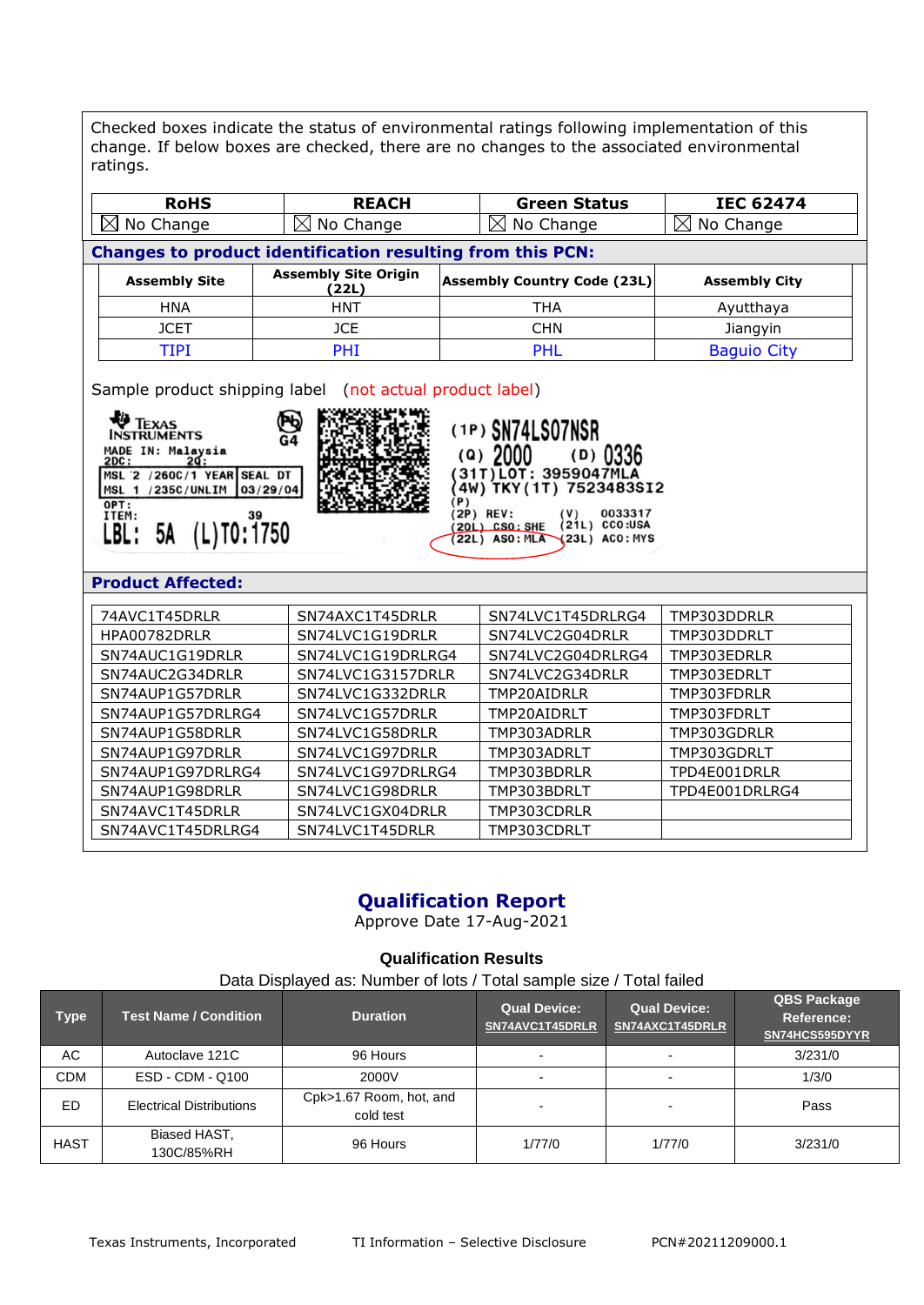| <b>Type</b> | <b>Test Name / Condition</b>    | <b>Duration</b>          | <b>Qual Device:</b><br>SN74AVC1T45DRLR | <b>Qual Device:</b><br>SN74AXC1T45DRLR | <b>QBS Package</b><br>Reference:<br>SN74HCS595DYYR |
|-------------|---------------------------------|--------------------------|----------------------------------------|----------------------------------------|----------------------------------------------------|
| <b>HBM</b>  | ESD - HBM - Q100                | 7000V                    | $\overline{\phantom{0}}$               |                                        | 1/3/0                                              |
| <b>HTOL</b> | Life Test, 150C                 | 300 Hours                | $\blacksquare$                         | $\overline{\phantom{0}}$               | 3/231/0                                            |
| <b>HTSL</b> | High Temp Storage Bake<br>150C  | 1000 Hours               | 1/77/0                                 | 1/77/0                                 | 1/45/0                                             |
| LU          | Latch-up                        | (Per JESD78)             | $\overline{\phantom{0}}$               | $\overline{\phantom{a}}$               | 1/6/0                                              |
| <b>PD</b>   | <b>Physical Dimensions</b>      | (per mechanical drawing) | 1/15/0                                 | 1/15/0                                 | -                                                  |
| <b>TC</b>   | Temperature Cycle, -<br>65/150C | 500 Cycles               | 1/77/0                                 | 1/77/0                                 | 3/231/0                                            |
| <b>UHAS</b> | Unbiased HAST<br>130C/85%RH     | 96 Hours                 | 1/77/0                                 | 1/77/0                                 |                                                    |
| <b>WBP</b>  | Bond Pull                       | 36 Wires from 5 devices  | 1/36/0                                 | 1/36/0                                 | $\blacksquare$                                     |
| <b>WBS</b>  | <b>Ball Bond Shear</b>          | 36 balls from 5 devices  | 1/36/0                                 | 1/36/0                                 |                                                    |

- Preconditioning was performed for Autoclave, Unbiased HAST, THB/Biased HAST, Temperature Cycle, Thermal Shock, and HTSL, as applicable

- The following are equivalent HTOL options based on an activation energy of 0.7eV : 125C/1k Hours, 140C/480 Hours, 150C/300 Hours, and 155C/240 Hours

- The following are equivalent HTSL options based on an activation energy of 0.7eV : 150C/1k Hours, and 170C/420 Hours

- The following are equivalent Temp Cycle options per JESD47 : -55C/125C/700 Cycles and -65C/150C/500 Cycles Quality and Environmental data is available at TI's external Web site: http://www.ti.com/

Green/Pb-free Status:

Qualified Pb-Free(SMT) and Green

# **Qualification Report**

Approve Date 25-Oct-2021

# **Qualification Results**

Data Displayed as: Number of lots / Total sample size / Total failed

| <b>Type</b>      | <b>Test Name / Condition</b>       | <b>Duration</b>                      | <b>Qual Device:</b><br>SN74LVC1T45DRLR | <b>QBS Process</b><br>Reference:<br>SN74HCS595QDYYRQ1 | <b>QBS Package</b><br>Reference:<br>TMP102AIDRLR |
|------------------|------------------------------------|--------------------------------------|----------------------------------------|-------------------------------------------------------|--------------------------------------------------|
| <b>HTOL</b>      | Life Test, 125C                    | 1000 Hours                           |                                        |                                                       | 1/80/0                                           |
| AC               | Autoclave 121C                     | 96 Hours                             |                                        | 3/231/0                                               | ÷                                                |
| <b>CDM</b>       | ESD - CDM                          | 2000V                                |                                        | 1/3/0                                                 |                                                  |
| ED               | <b>Electrical Distributions</b>    | Cpk>1.67 Room, hot, and<br>cold test |                                        | Pass                                                  |                                                  |
| <b>HAST</b>      | Biased HAST,<br>130C/85%RH         | 96 Hours                             | 1/77/0                                 | 3/231/0                                               | 3/231/0                                          |
| <b>HBM</b>       | ESD - HBM                          | 7000V                                |                                        | 1/3/0                                                 |                                                  |
| <b>HTOL</b>      | Life Test, 150C                    | 300 Hours                            |                                        | 3/231/0                                               |                                                  |
| <b>HTSL</b>      | High Temp Storage Bake<br>150C     | 1000 Hours                           | 1/77/0                                 | 1/52/0                                                | 1/77/0                                           |
| LU               | Latch-up                           | (Per JESD78)                         |                                        | 1/6/0                                                 |                                                  |
| PC               | Preconditioning Level 1            | <b>MSL1-260C</b>                     | No Fails                               | No Fails                                              | No Fails                                         |
| <b>PD</b>        | <b>Physical Dimensions</b>         | Cpk>1.67                             | Pass                                   | Pass                                                  | $\overline{\phantom{a}}$                         |
| TC               | Temperature Cycle, -<br>65/150C    | 500 Cycles                           | 1/77/0                                 | 3/231/0                                               |                                                  |
| <b>UHAS</b><br>т | <b>Unbiased HAST</b><br>130C/85%RH | 96 Hours                             | 1/77/0                                 |                                                       | 3/231/0                                          |
| <b>WBP</b>       | <b>Bond Pull</b>                   | Wires                                | 1/36/0                                 | -                                                     |                                                  |
| <b>WBS</b>       | <b>Ball Bond Shear</b>             | Wires                                | 1/36/0                                 |                                                       |                                                  |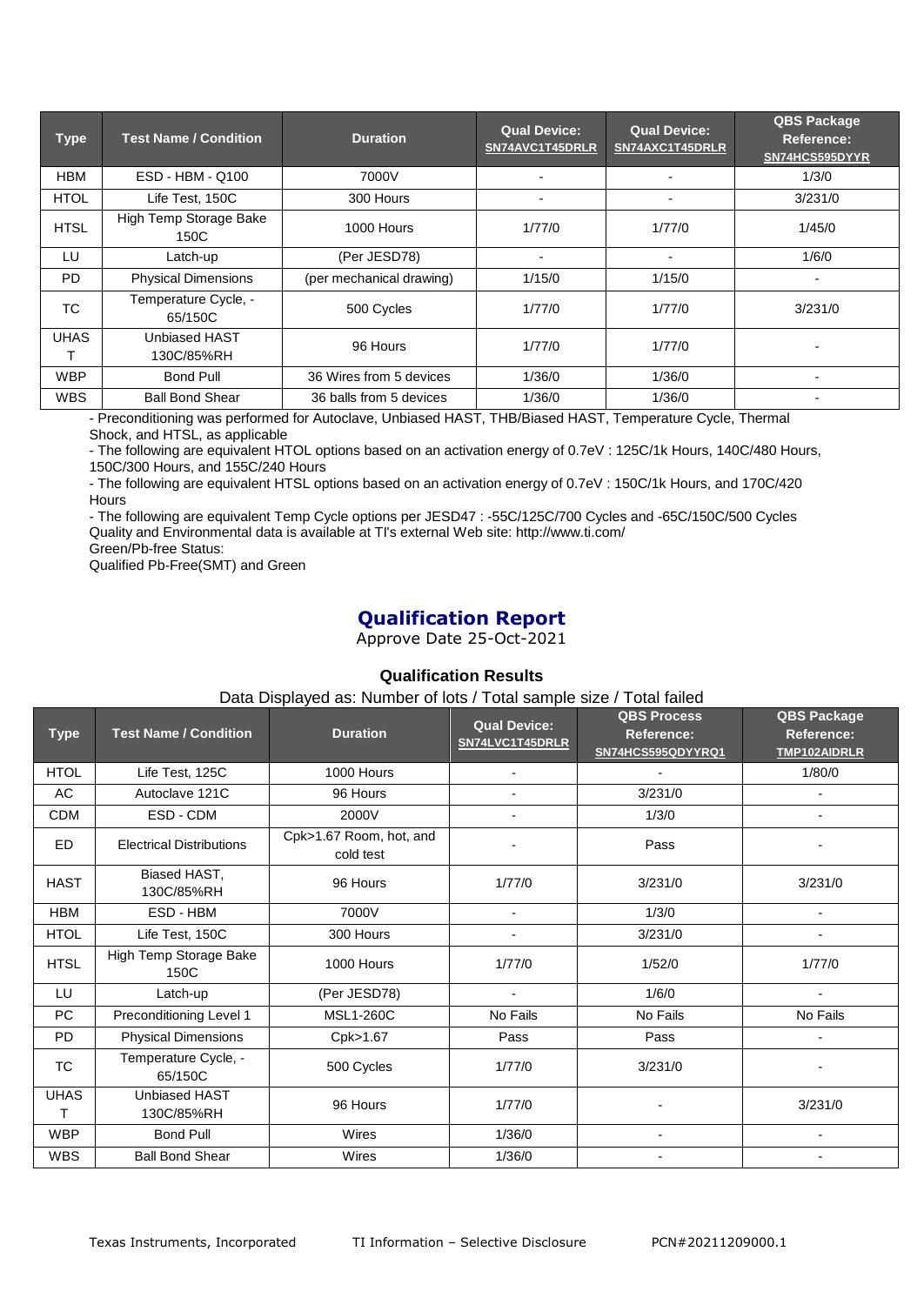- QBS: Qual By Similarity

- Qual Device SN74LVC1T45DRLR is qualified at LEVEL1-260C

- Preconditioning was performed for Autoclave, Unbiased HAST, THB/Biased HAST, Temperature Cycle, Thermal Shock, and HTSL, as applicable

- The following are equivalent HTOL options based on an activation energy of 0.7eV : 125C/1k Hours, 140C/480 Hours, 150C/300 Hours, and 155C/240 Hours

- The following are equivalent HTSL options based on an activation energy of 0.7eV : 150C/1k Hours, and 170C/420 Hours

- The following are equivalent Temp Cycle options per JESD47 : -55C/125C/700 Cycles and -65C/150C/500 Cycles Quality and Environmental data is available at TI's external Web site: http://www.ti.com/

#### **Green/Pb-free Status:**

Qualified Pb-Free(SMT) and Green

# **Qualification Report**

Approve Date 17-Jun-2021

#### **Qualification Results**

#### Data Displayed as: Number of lots / Total sample size / Total failed

| <b>Type</b>  | <b>Test Name / Condition</b>       | <b>Duration</b>               | <b>Qual Device:</b><br>TMP102AIDRLR | <b>Qual Device:</b><br><b>TMP112AIDRLR</b> | <b>Qual Device:</b><br>TMP302ADRLR |
|--------------|------------------------------------|-------------------------------|-------------------------------------|--------------------------------------------|------------------------------------|
| PC           | PreCon Level 1                     | <b>MSL1-260C</b>              | 3/924/0                             |                                            |                                    |
| <b>HTOL</b>  | High Temp Operating Life, 125C     | 1000 Hours                    | 1/77/0                              |                                            |                                    |
| <b>HAST</b>  | Biased HAST, 130C/85%RH            | 96 Hours                      | 3/231/0                             |                                            |                                    |
| <b>UHAST</b> | Unbiased HAST 130C/85%RH           | 96 Hours                      | 3/231/0                             |                                            |                                    |
| TC.          | Temperature Cycle, -65/150C        | 1000 Cycles                   | 3/231/0                             |                                            |                                    |
| <b>HTSL</b>  | High Temp Storage Bake 150C        | 1000 Hours                    | 1/77/0                              |                                            |                                    |
| MSL          | <b>Moisture Sensitivity</b>        | <b>MSL1-260C</b>              | 3/36/0                              | -                                          |                                    |
| ED.          | <b>Electrical Characterization</b> | Per Datasheet Parameters      | 1/30/0                              | 1/30/0                                     | 1/30/0                             |
| YLD.         | <b>Yield Evaluation</b>            | (per mfg. Site specification) | Pass                                | -                                          |                                    |
| <b>SD</b>    | Solderability                      | JEDEC JESD22-B102             | Pass                                |                                            | Pass                               |
| <b>WBP</b>   | <b>Bond Pull</b>                   | Wires                         | 3/240/0                             | -                                          |                                    |
| <b>WBS</b>   | <b>Ball Bond Shear</b>             | Wires                         | 3/240/0                             | -                                          |                                    |
| MQ           | Manufacturability (Assembly)       | (per mfg. Site specification) | $3$ /pass                           |                                            |                                    |

- QBS: Qual By Similarity

- Qual Device TMP112AIDRLR is qualified at LEVEL1-260C

- Qual Device TMP302ADRLR is qualified at LEVEL1-260C

- Qual Device TMP102AIDRLR is qualified at LEVEL1-260C

- Preconditioning was performed for Autoclave, Unbiased HAST, THB/Biased HAST, Temperature Cycle, Thermal Shock, and HTSL, as applicable

- The following are equivalent HTOL options based on an activation energy of 0.7eV : 125C/1k Hours, 140C/480 Hours, 150C/300 Hours, and 155C/240 Hours

- The following are equivalent HTSL options based on an activation energy of 0.7eV : 150C/1k Hours, and 170C/420 **Hours** 

- The following are equivalent Temp Cycle options per JESD47 : -55C/125C/700 Cycles and -65C/150C/500 Cycles Quality and Environmental data is available at TI's external Web site: http://www.ti.com/